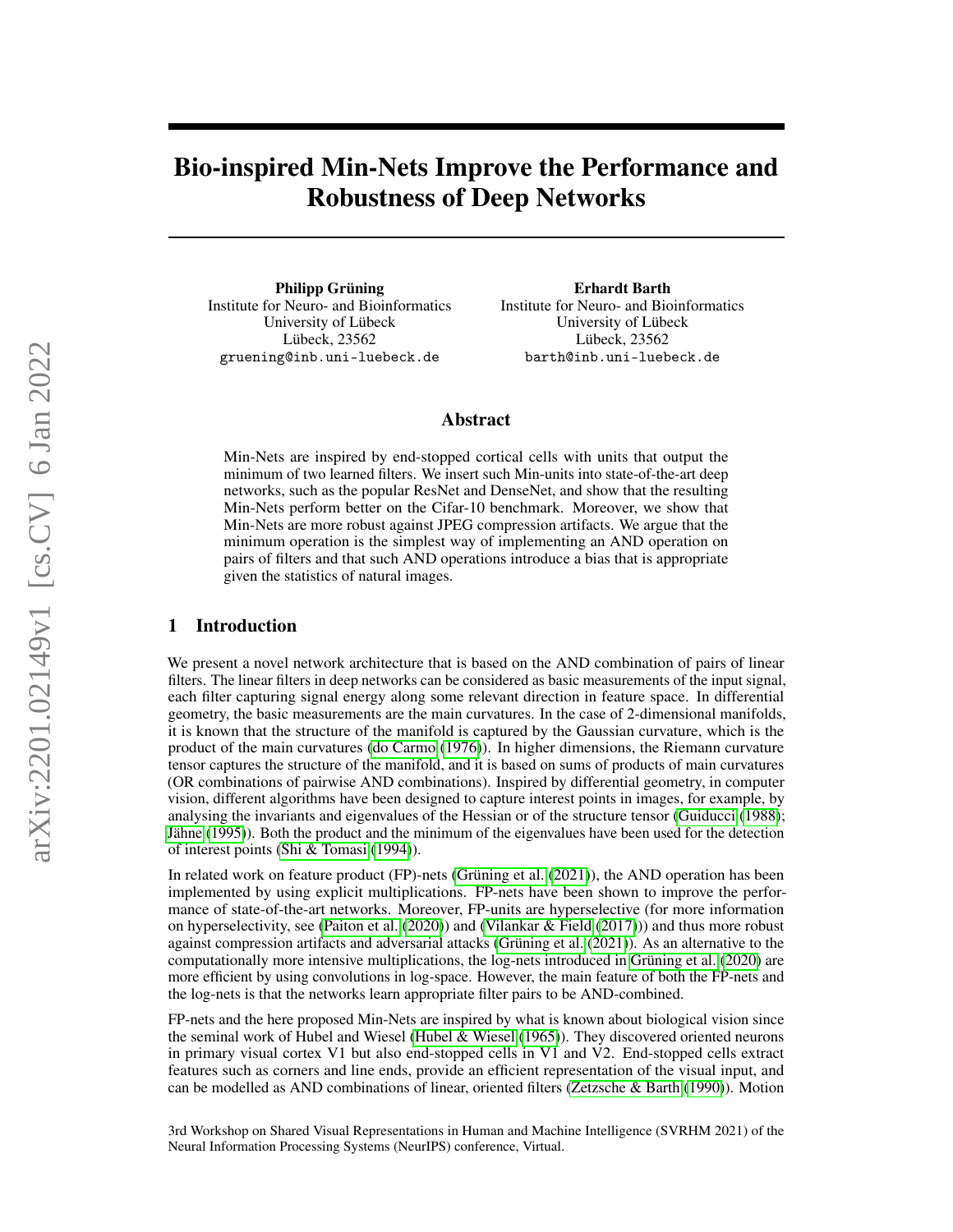selective neurons have also been modelled by using AND combinations of linear spatio-temporal filters based on the Riemann tensor [\(Barth & Watson](#page-5-3) [\(2000\)](#page-5-3)).

The question of why end-stopped neurons and AND combinations of linear filters are useful for vision can be answered based on the statistics of natural images. A first useful bias is due to the fact that 0D-features, i.e., local image patches of uniform intensity or color, are both redundant and frequent in natural images. Therefore, a representation of images in terms of edges is efficient; it reduces the entropy of the representation. 1D-features such as straight edges and lines, however, are also redundant and more frequent in natural images than 2D-features, such as curved edges and corners. Therefore, a representation provided by end-stopped units is more efficient than one provided by oriented filters. Details on the above-summarized statistics and on why AND combinations are needed to exploit them can be found in [Zetzsche et al.](#page-6-7) [\(1993\)](#page-6-7).

However, we do not assume that real neurons would compute ideal multiplications and strict minimum operations, but that they may approximate such operations in some way and thus generate AND combinations of filters instead of just using point-wise non-linearities (see also [Paiton et al.](#page-6-3) [\(2020\)](#page-6-3) regarding the limits of point-wise non-linearities). Here, we present the novel Min-Net architecture that implements the minimum operation as the simplest kind of AND operation on pairs of learned filters. Moreover, minimum operations are faster than multiplications and make training easier due to more conservative gradients.

## 2 Methods

Min-Nets are CNNs containing a certain number of Min-blocks that process an input Tensor  $T_0$ and, via a sequence of different layers, transform them to a tensor  $T_{out}$ . The block structure resembles the inverted residual block of the well-known MobileNet-V2 [\(Sandler et al.](#page-6-8) [\(2018\)](#page-6-8)) architecture, with the important extension that it contains two filter operations that are combined by a minimum operation. In short, the block consists of (i) a convolution layer with kernel size one, batch normalization, and ReLU, increasing the number of input feature maps, (ii) two depth-wise separable (DWS) convolutions, each learning one filter per feature map with instance normalization and ReLU, the outputs of which are element-wise combined by the minimum function, (iii) a second  $1 \times 1$ -convolution with batch normalization and ReLU, recombining the outputs of (ii) to the desired number of feature maps and, finally, (iv) a residual connection. The next subsection gives a more detailed description. The middle panel of Figure [1](#page-3-0) depicts a Min-block.

#### 2.1 Min-blocks

First,  $qd_{out}$  feature maps are computed as weighted sums of the d feature maps of  $\mathbf{T}_0 \in \mathbb{R}^{h \times w \times d}$ . q is an expansion factor, and  $d_{out}$  the desired number of output feature maps. Thus, a convolution layer with kernel size one, and subsequent ReLU, computes the  $(i, j)$ -th pixel of the m-th feature map as:

<span id="page-1-0"></span>
$$
\mathbf{T}_{1}[i,j,m] = ReLU(\sum_{n=1}^{d_{in}} w_{m}^{n} \mathbf{T}_{0}[i,j,n]); m = 1, ..., qd_{out}.
$$
\n(1)

Note that before the ReLU,  $T_1$  is normalized via batch normalization. Next, two DWS convolutions are applied: for each feature map  $T_1^m$  a filter-pair  $V_m$  and  $G_m \in \mathbb{R}^{k \times k}$  is learned. For each pixel  $(i, j)$ , the filter operation computes the scalar product of the filter vectors (i.e., the vectorized filter kernels  $vect(\mathbf{V}_m) = \mathbf{v}_m$  and  $\mathbf{g}_m \in \mathbb{R}^{k^2}$ ) and the vectorized feature map patch  $\mathbf{x}_m \in \mathbb{R}^{k^2}$  with  $(i, j)$ being the pixel-coordinates of the center pixel. Subsequently, instance normalization [\(Ulyanov et al.](#page-6-9) [\(2016\)](#page-6-9)) is applied with  $\mu_{v_m}$  and  $\sigma_{v_m}$  being the mean and standard deviation of the feature map  $\mathbf{T}_1^m$  filtered with  $\mathbf{v}_m$ . Again, a ReLU is applied afterwards. Using the min-function, we combine these two intermediate outputs to  $T_2 \in \mathbb{R}^{\frac{h}{s} \times \frac{w}{s} \times qd_{out}}$ , s being the stride of the DWS-convolution that allows for subsampling. The Min-unit, as the main building block of the proposed network, is defined as:

<span id="page-1-1"></span>
$$
\mathbf{T}_2[i,j,m] = \min\left[\frac{ReLU(\mathbf{x_m}^T \mathbf{v_m} - \mu_{v_m})}{\sigma_{v_m}}, \frac{ReLU(\mathbf{g_m}^T \mathbf{x_m} - \mu_{g_m})}{\sigma_{g_m}}\right].
$$
 (2)

Note that such a Min-unit, or Min-neuron, will have a significant output only if both filters  $v_m$  and  $\mathbf{g}_{\mathbf{m}}$  are activated.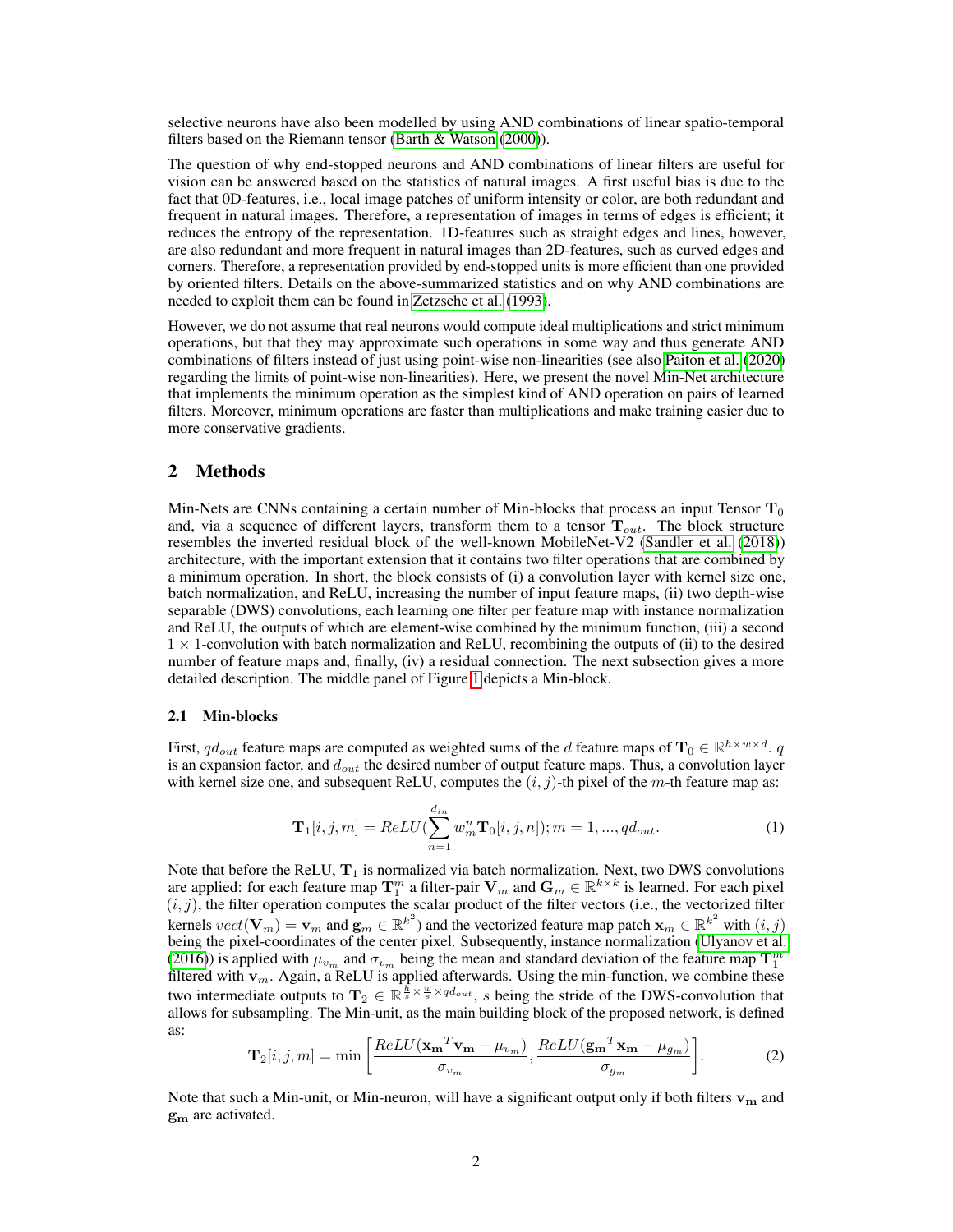A second linear recombination with batch normalization and ReLU (see Equation [1\)](#page-1-0) creates the tensor  $\mathbf{T}_3 \in \mathbb{R}^{\frac{h}{s} \times \frac{w}{s} \times d_{out}}$ . Finally, a residual connection adds the original input to  $\mathbf{T}_3$ :

$$
\mathbf{T}_{out} = \mathbf{T}_0 + \mathbf{T}_3. \tag{3}
$$

Some additional computations need to be applied if the dimensions of  $T_0$  and  $T_3$  do not match. See the Appendix for details.

#### 2.2 Transforming state-of-the-art CNNs to Min-Nets

In our experiments, we evaluate how the addition of Min-blocks changes the performance of stateof-the-art CNNs. Networks such as the DenseNet [\(Huang et al.](#page-6-10) [\(2017\)](#page-6-10)) and the ResNet [\(He et al.](#page-6-11) [\(2016\)](#page-6-11)) have a similar overall structure: after an initial convolution layer, the networks consists of several *stacks* that are larger structures containing a number of *blocks*. Analogously, a block contains a number of *layers*, for example, convolutions, batch normalization, and non-linearities. After the last stack, global average pooling is applied with a subsequent linear layer and softmax to compute the class probabilities. Stacks are separated by a downsampling layer (strided convolution or a max-pooling layer), except for the first stack after the initial convolution. When applied to smaller datasets, e.g., Cifar, both the DenseNet and ResNet consist of three stacks, containing  $N$  blocks each, with the input heights and widths  $32 \times 32$ ,  $16 \times 16$ , and  $8 \times 8$ . Thus, only the second stack and third stack employ downsampling. We use a simple design rule to enrich these architectures with blocks that directly compute pairwise AND-combinations: *Each first block of a stack is substituted by a Min-block.* Note that this approach was derived empirically. In preceding experiments, other combinations of Min-blocks and convolutional blocks were tested but yielded somewhat inferior or equal results. We chose a ResNet implementation that uses pyramid blocks [\(Han et al.](#page-6-12) [\(2017\)](#page-6-12)) since it performs better than the original ResNet and is currently often used for different applications. Here, the sequence of layers consists of batch normalization,  $3 \times 3$  convolution, batch normalization, ReLU,  $3 \times 3$  convolution, and batch normalization. The sequence output is added to the original input of the block. As a second reference network, we use the DenseNet-BC. In this architecture, each so-called bottleneck block consists of batch normalization, ReLU, and a  $1 \times 1$  convolution layer, followed by a second batch normalization and ReLU and a  $3 \times 3$  convolution layer. A comparison of the different block structures is given in Figure [1.](#page-3-0)

## 2.3 Hyperselectivity

CNNs employ linear neurons with points-wise non-linearities (LN-neurons), e.g., a ReLU that is applied to each pixel independently. Thus, the direction of maximal activation, i.e., the optimal stimulus, x <sup>∗</sup> points in the same direction as the neuron's weight vector w. Any deviation o orthogonal to the optimal stimulus does not alter the neuron's output:  $ReLU(\mathbf{w}^T(\mathbf{x}^* + \mathbf{o})) = ReLU(\mathbf{w}^T\mathbf{x}^*).$ In contrast, a neuron  $f(\mathbf{x})$  is hyperselective, if there exist orthogonal perturbations, that reduce the output:

f is hyperselectric 
$$
\Leftrightarrow \exists \mathbf{o} : f(\mathbf{x}^* + \mathbf{o}) < f(\mathbf{x}^*); \mathbf{x}^{*T} \mathbf{o} = 0
$$
 (4)

For a Min-neuron (see Equation [2\)](#page-1-1), the optimal stimulus is the bisector of the angle  $\gamma$  between the filter vectors  $\bf{v}$  and  $\bf{g}$ . Any perturbation within the plane spanned by  $\bf{v}$  and  $\bf{g}$  that is orthogonal to the optimal stimulus reduces the neuron's output, because one of the scalar products is smaller than it would be without the perturbation, e.g.,  $\mathbf{v}^T(\mathbf{x}^* + \mathbf{o}) < \mathbf{v}^T\mathbf{x}^*$ . Hyperselective neurons are harder to activate by signals that differ from the optimal stimulus. Thus, unwanted perturbations, such as those due to adversarial examples [\(Szegedy et al.](#page-6-13) [\(2013\)](#page-6-13); [Goodfellow et al.](#page-5-4) [\(2014\)](#page-5-4)) or compression artifacts, have a smaller impact on the neuron's – and consequently, the whole network's – output. Note that an LN-neuron located in the second or higher layer of a CNN can become hyperselective indirectly when regarding the pixel space as input. In contrast, a Min-neuron is directly hyperselective to its input.

# 3 Experiments

We hypothesize that Min-Nets introduce a useful inductive bias to a CNN architecture: the minimum of a learned filter-pair, a Min-neuron, explicitly models end-stopped neurons and leads to efficient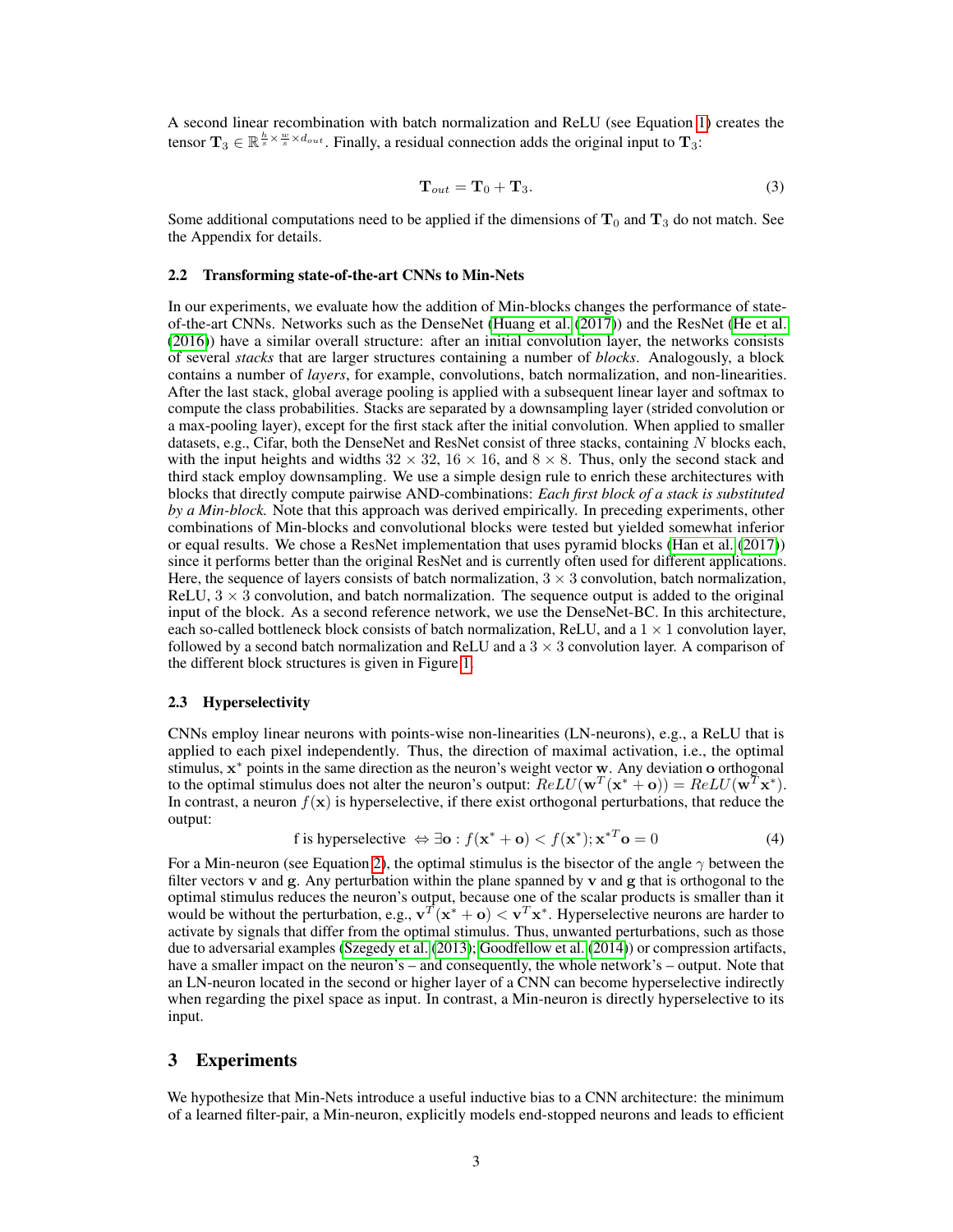<span id="page-3-0"></span>

Figure 1: Comparison of different block architectures. The left scheme shows the basic block of a ResNet adopted from the PyramidNet. The middle scheme shows the proposed Min-block, the right scheme the DenseNet's bottleneck block. Arrows show the data flow; the abbreviations within the boxes denote different layers and operations. BN: batch normalization, IN: instance normalization,  $3 \times 3$ : a convolution with kernel size 3, DWS  $3 \times 3$ : a depthwise-separable convolution with kernel size 3.  $d_{in} \rightarrow d_{out}$  expresses a change in feature maps from  $d_{in}$  to  $d_{out}$ . k is the growth factor, q is the expansion factor. The plus in the circle is a residual connection, the min in the circle a minimum operation of two inputs.  $T_i$  denotes the (intermediate) tensor results (see for example Equation [2\)](#page-1-1). Note that instead of using residual connections, the DenseNet concatenates feature maps from previous layers – which is not depicted here.

representations, which are adapted to the statistics of natural images, thus leading to better generalization. Furthermore, unlike traditional model neurons, Min-neurons are hyperselective, a property that should make them more robust, e.g., to compression artifacts. We ran two experiments to investigate these conjectures.

#### 3.1 Classification performance on Cifar-10

We compared models with different depths created from two reference network architectures: the ResNet and the DenseNet. For each model, we created a Min-Net version using our design rule. We compared models with different depths, defined by the number of blocks per stack. For the ResNets, we created models with  $N \in \{3, 5, 7, 9\}$  blocks. We trained DenseNets with  $N \in \{3, 9, 16\}$  blocks and a growth-rate  $k = 12$ , corresponding to networks  $(L = 22, k = 12)$ ,  $(L = 58, k = 12)$ , and  $(L = 100, k = 12)$  in the DenseNet paper's naming convention. For all models, we set the expansion factor  $q = 2$ , and we trained and tested the models on Cifar-10 [\(Krizhevsky et al.](#page-6-14) [\(2021\)](#page-6-14)) with a standard procedure for data augmentation (see Appendix). Each ResNet was trained for 200 epochs with a learning rate of 0.1, a weight decay of 0.0001, and using SGD with a momentum of 0.9. The batch size was 128. After 100 and 150 epochs, the learning rate was divided by 10. Each net was trained for five random seeds, altering the batch order and random initialization. We trained the DenseNets for 300 epochs, where the initial learning rate of 0.1 was divided by ten after 150 and 225 epochs. Instead of 128, a batch size of 64 was used. In addition, we used the Nesterov momentum. We trained each network with three different random seeds. All other parameters were equal to the ResNet experiments. Note that we did not employ an early stopping strategy but rather report the final test results after 200 or 300 epochs, respectively.

#### 3.2 Robustness to compression artifacts

Since Min-Nets have neurons that are hyperselective, one can expect the networks to be more robust against perturbations. To evaluate robustness, in a second experiment, each model trained in the first experiment was tested on JPEG-compressed versions of the Cifar-10 test set  $\mathcal{X}_{test}$ . We created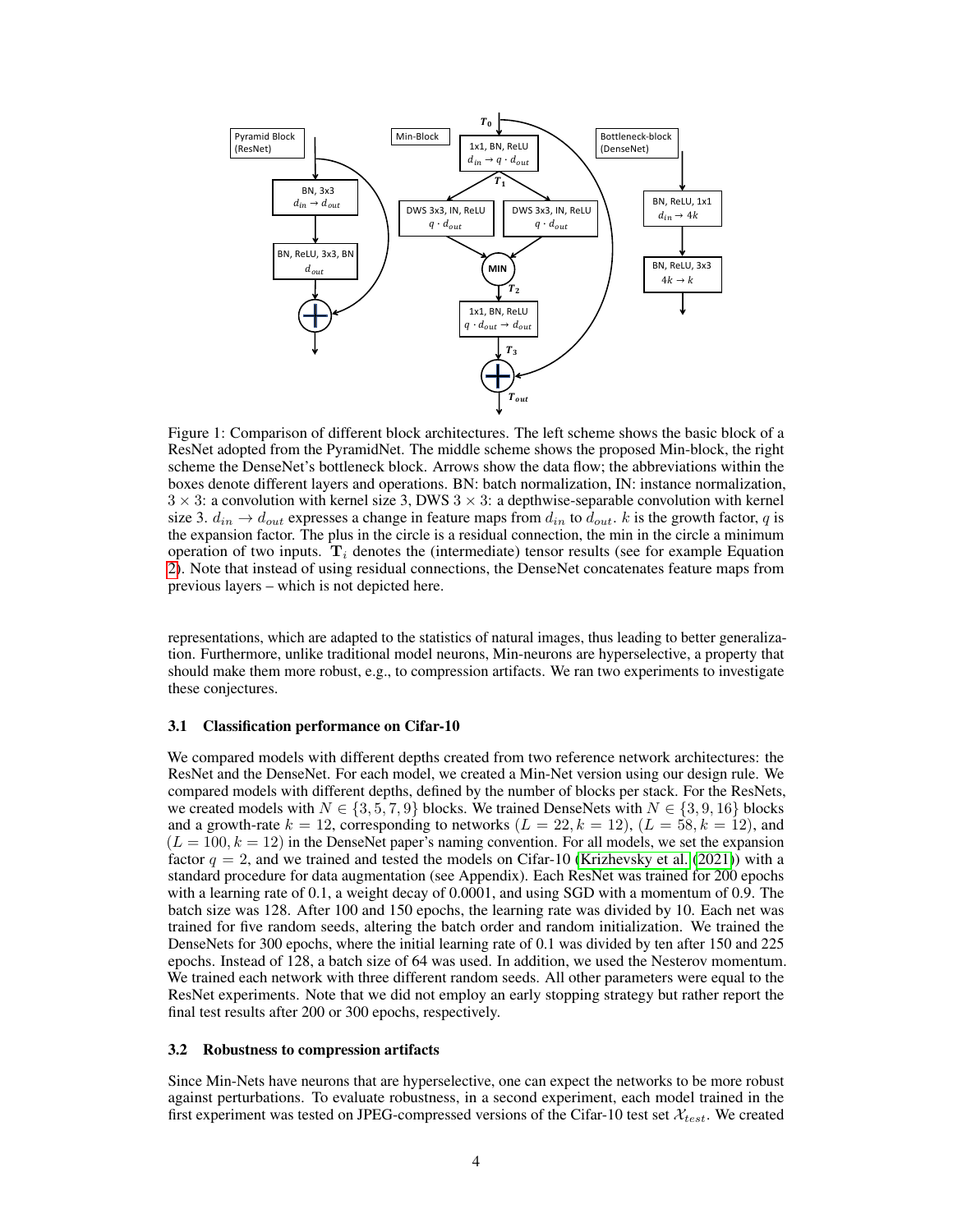<span id="page-4-0"></span>

Figure 2: Cifar-10 test error results. Black dashed lines show the baseline results – solid blue lines the Min-Net results. Each diamond denotes the mean error of a model with a specific number of blocks. The error bars indicate the standard deviation of each model. The colored areas show the distance between the minimum- and maximum values. The x-axis shows the number of parameters, increasing with the number of blocks. The y-axis is the test error after 200 and 300 epochs for the ResNets (a) and DenseNets (b), respectively.

nine additional test sets  $\mathcal{S}_Q = \{JPEG(\mathbf{I}, Q) : \mathbf{I} \in \mathcal{X}_{test}\}\$  with quality  $Q \in \{90, 80, ..., 10\},\$  $JPEG(I, Q)$  being the compression function for an input image I. For  $Q = 100$ , the original image is returned (no compression);  $Q = 1$  would yield maximal compression with images that are barely recognizable (see Figure [5](#page-10-0) in the Appendix for examples). As robustness metric, we report the percentage of changed predictions (POCP), i.e., we compared the model's predictions with full quality to the predictions on  $\mathcal{S}_{Q}$  and computed the number of changed predictions divided by the number of images (see Eq. [5](#page-7-0) in the Appendix). Using this metric, we avoid offsets introduced by models with lower test errors. We used the JPEG algorithm from the OpenCV [\(Bradski](#page-5-5) [\(2000\)](#page-5-5)) library.

## 4 Results

The Cifar-10 test errors of each model are shown in Figure [2.](#page-4-0) Note that in all configurations, the Min-Net has a lower mean test error than the corresponding baseline networks while using fewer parameters.

Next, we analyse the robustness of the networks. Figure [3](#page-5-6) shows the POCP (Equation [5\)](#page-7-0) for the quality levels  $Q = 90, 80, 70, 60$ . Compared to the ResNet and DenseNet, the Min-Nets are less likely to change their output when presented with compressed images. However, even the more robust Min-Nets remain sensitive to compression artifacts given that 8% of the predictions change with a slightly altered test set (such as  $S_{90}$ ).

## 5 Discussion

We have presented a novel network architecture and have demonstrated its competitive performance. We have designed experiments with state-of-the-art and popular deep networks and showed that we could improve their performance by substituting original blocks in the network architecture with Min-blocks that implement a minimum operation on pairs of feature maps. Note that by using a simple design rule, any traditional network can easily be transformed into a Min-Net that will most likely perform better. Also, note that we did not tune hyperparameters specific to the Min-Nets but used the hyperparameters of the original networks; additional tuning may thus lead to even better performance of the Min-Nets.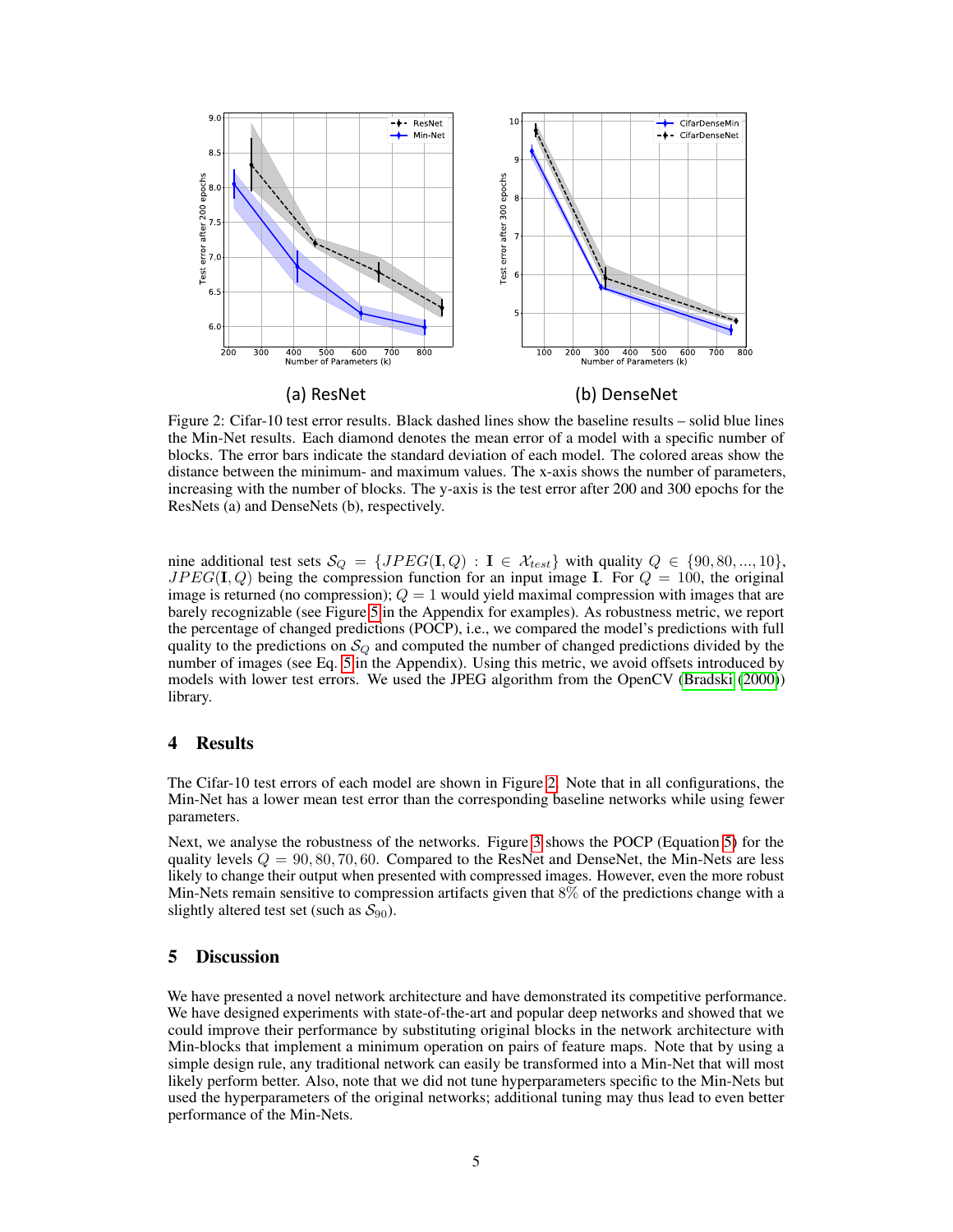<span id="page-5-6"></span>

Figure 3: POCP depending on JPEG quality: the x-axis shows the quality parameter  $Q$  for the JPEG compression algorithm (which can vary from 100 to 1). The y-axis denotes, in relative terms, how many predictions were different from the original predictions (with  $Q = 100$ ) when using a more compressed test set.

We believe that a bias that is appropriate for natural images leads to the improvements that we have obtained. As argued in the Introduction, this bias allows the network to learn more efficient representations based on model neurons that are end-stopped.

The pairwise minimum operations that we introduce allow for AND rather than OR combinations of features and make the resulting neurons more selective than linear filters with only point-wise non-linearities. The demonstrated increased robustness of the Min-Nets is most likely due to the fact that Min-units are hyperselective. It has been argued before that hyperselectivity might be the key to greater robustness [\(Paiton et al.](#page-6-3) [\(2020\)](#page-6-3)).

In previous work, similar results have been obtained with Log-nets and FP-nets where logarithms and feature products have been used instead of the minimum. This shows that the key to the improvements demonstrated here is mainly the AND combination of filters pairs and less the way in which the AND is implemented. Nevertheless, we are looking forward to more general and even more effective network architectures that may emerge based on the principle of using the minimum activation in different feature maps.

## References

- <span id="page-5-3"></span>Erhardt Barth and Andrew B. Watson. A Geometric Framework for Nonlinear Visual Coding. *Optics Express*, 7(4):155–165, 2000.
- <span id="page-5-5"></span>Gary Bradski. The OpenCV Library. *Dr. Dobb's Journal of Software Tools*, 2000.
- <span id="page-5-0"></span>Manfredo Perdigão do Carmo. *Differential Geometry of Curves and Surfaces*. Prentice-Hall, Englewood Cliffs, NJ, 1976.
- <span id="page-5-4"></span>Ian J Goodfellow, Jonathon Shlens, and Christian Szegedy. Explaining and harnessing adversarial examples. *arXiv preprint arXiv:1412.6572*, 2014.
- <span id="page-5-2"></span>Philipp Grüning, Thomas Martinetz, and Erhardt Barth. Log-nets: Logarithmic feature-product layers yield more compact networks. In Igor Farkaš, Paolo Masulli, and Stefan Wermter (eds.), *Artificial Neural Networks and Machine Learning – ICANN 2020*, pp. 79–91, Cham, 2020. Springer International Publishing. ISBN 978-3-030-61616-8.
- <span id="page-5-1"></span>Philipp Grüning, Thomas Martinetz, and Erhardt Barth. Fp-nets as novel deep networks inspired by vision. *Journal of Vision*, "Accepted for publication in the special issue on deep neural networks and biological vision", 2021.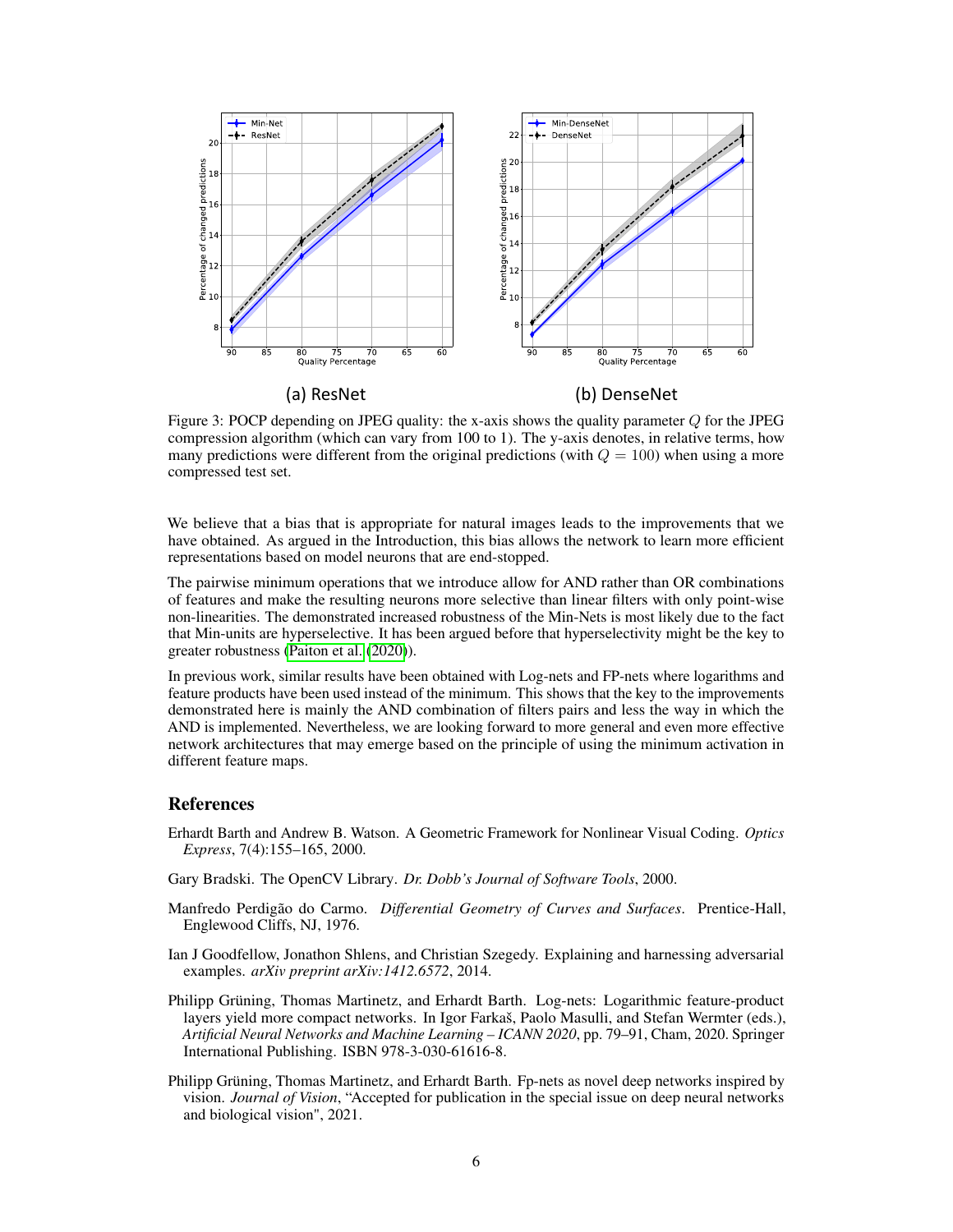- <span id="page-6-0"></span>Antonio Guiducci. Corner characterization by differential geometry techniques. *Pattern Recognition Letters*, 8(5):311–318, 1988.
- <span id="page-6-12"></span>Dongyoon Han, Jiwhan Kim, and Junmo Kim. Deep pyramidal residual networks. In *Proceedings of the IEEE conference on computer vision and pattern recognition*, pp. 5927–5935, 2017.
- <span id="page-6-11"></span>Kaiming He, Xiangyu Zhang, Shaoqing Ren, and Jian Sun. Deep residual learning for image recognition. In *Proceedings of the IEEE conference on computer vision and pattern recognition*, pp. 770–778, 2016.
- <span id="page-6-10"></span>Gao Huang, Zhuang Liu, Laurens Van Der Maaten, and Kilian Q Weinberger. Densely connected convolutional networks. In *Proceedings of the IEEE conference on computer vision and pattern recognition*, pp. 4700–4708, 2017.
- <span id="page-6-5"></span>David H Hubel and Torsten N Wiesel. Receptive fields and functional architecture in two nonstriate visual areas (18 and 19) of the cat. *Journal of neurophysiology*, 28(2):229–289, 1965.
- <span id="page-6-16"></span>Yerlan Idelbayev. Proper ResNet implementation for CIFAR10/CIFAR100 in PyTorch. [https:](https://github.com/akamaster/pytorch_resnet_cifar10) [//github.com/akamaster/pytorch\\_resnet\\_cifar10](https://github.com/akamaster/pytorch_resnet_cifar10), 2020. Accessed: 2020-12-01.
- <span id="page-6-1"></span>Bernd Jähne. *Digital Image Processing*. Springer, Berlin, 3rd edition, 1995.
- <span id="page-6-14"></span>Alex Krizhevsky, Vinod Nair, and Geoffrey Hinton. Cifar-10 (canadian institute for advanced research). <http://www.cs.toronto.edu/~kriz/cifar.html>, 2021.
- <span id="page-6-3"></span>Dylan M. Paiton, Charles G. Frye, Sheng Y. Lundquist, Joel D. Bowen, Ryan Zarcone, and Bruno A. Olshausen. Selectivity and robustness of sparse coding networks. *Journal of Vision*, 20(12):10–10, 11 2020. ISSN 1534-7362. doi: 10.1167/jov.20.12.10.
- <span id="page-6-15"></span>Adam Paszke, Sam Gross, Francisco Massa, Adam Lerer, James Bradbury, Gregory Chanan, Trevor Killeen, Zeming Lin, Natalia Gimelshein, Luca Antiga, Alban Desmaison, Andreas Kopf, Edward Yang, Zachary DeVito, Martin Raison, Alykhan Tejani, Sasank Chilamkurthy, Benoit Steiner, Lu Fang, Junjie Bai, and Soumith Chintala. Pytorch: An imperative style, high-performance deep learning library. In H. Wallach, H. Larochelle, A. Beygelzimer, F. d'Alché-Buc, E. Fox, and R. Garnett (eds.), *Advances in Neural Information Processing Systems 32*, pp. 8024–8035. Curran Associates, Inc., 2019.
- <span id="page-6-17"></span>Geoff Pleiss, Danlu Chen, Gao Huang, Tongcheng Li, Laurens van der Maaten, and Kilian Q Weinberger. Memory-efficient implementation of densenets. *arXiv preprint arXiv:1707.06990*, 2017.
- <span id="page-6-8"></span>Mark Sandler, Andrew Howard, Menglong Zhu, Andrey Zhmoginov, and Liang-Chieh Chen. Mobilenetv2: Inverted residuals and linear bottlenecks. In *Proceedings of the IEEE conference on computer vision and pattern recognition*, pp. 4510–4520, 2018.
- <span id="page-6-2"></span>Jianbo Shi and Carlo Tomasi. Good features to track. *IEEE Conference on Computer Vision and Pattern Recognition*, pp. 593–600, 1994.
- <span id="page-6-13"></span>Christian Szegedy, Wojciech Zaremba, Ilya Sutskever, Joan Bruna, Dumitru Erhan, Ian Goodfellow, and Rob Fergus. Intriguing properties of neural networks. *arXiv preprint arXiv:1312.6199*, 2013.
- <span id="page-6-9"></span>Dmitry Ulyanov, Andrea Vedaldi, and Victor Lempitsky. Instance normalization: The missing ingredient for fast stylization. *arXiv preprint arXiv:1607.08022*, 2016.
- <span id="page-6-4"></span>Kedarnath P Vilankar and David J Field. Selectivity, hyperselectivity, and the tuning of v1 neurons. *Journal of vision*, 17(9):9–9, 2017.
- <span id="page-6-6"></span>Christoph Zetzsche and Erhardt Barth. Fundamental limits of linear filters in the visual processing of two-dimensional signals. *Vision Research*, 30:1111–1117, 1990.
- <span id="page-6-7"></span>Christoph Zetzsche, Erhardt Barth, and Bernhard Wegmann. The importance of intrinsically twodimensional image features in biological vision and picture coding. In Andrew B. Watson (ed.), *Digital Images and Human Vision*, pp. 109–38. MIT Press, 10 1993.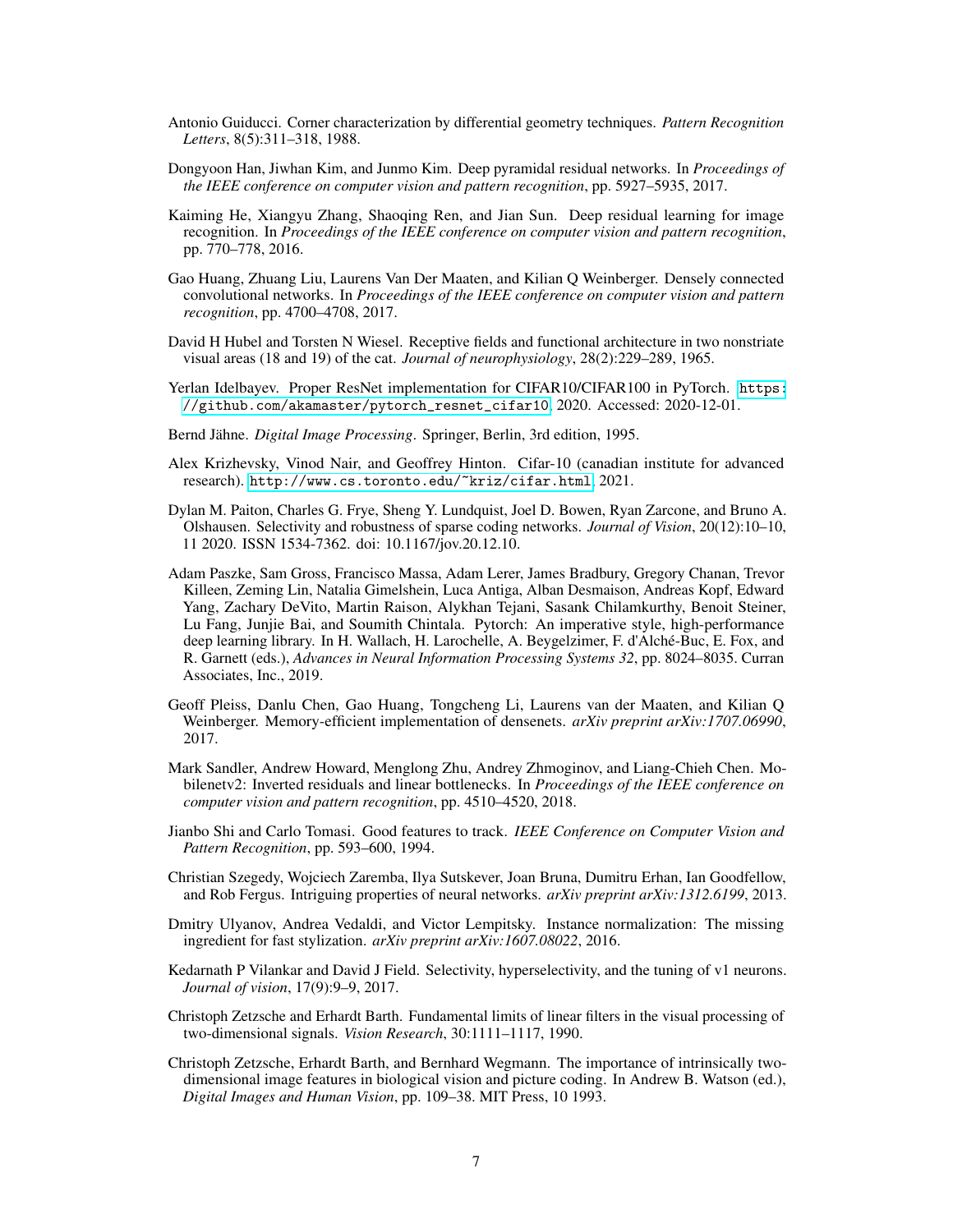## A Appendix

### A.1 Residual connections

If a stride of two is used ( $s = 2$ ), average pooling with a kernel size of two and stride of two is applied to  $T_0$ . If d is smaller than  $d_{out}$ ,  $T_0$  is padded with  $(d_{out} - d)$  all-zero feature maps. If d is larger than  $d_{out}$ , a linear recombination without ReLU and batch normalization computes a reduced version of  $T_0$  with  $d_{out}$  feature maps.

#### A.2 Data augmentation

During training, the images were flipped horizontally with a 50% chance. Furthermore, they were padded with four pixels on each side and randomly cropped using a  $32 \times 32$  window. We normalized each channel of an input image by subtracting the channel's mean pixel and dividing by the standard deviation, all derived from the training set.

#### A.3 Percentage of changed predictions

We computed the POCP depending on  $Q$  like this:

<span id="page-7-0"></span>
$$
POCP(f, Q) = \frac{1}{|\mathcal{X}_{C10}|} \sum_{\mathbf{I} \in \mathcal{X}_{C10}} \mathbb{1}(f(\mathbf{I}) \neq f(JPEG(\mathbf{I}, Q))), \tag{5}
$$

 $\mathbb{1}(S)$  returns a 1 if S is true, as 0 otherwise;  $f(\mathbf{I})$  is the model's class prediction for the input image I.

### A.4 Technical details for training

All experiments were conducted with Pytorch (BSD license) [\(Paszke et al.](#page-6-15) [\(2019\)](#page-6-15)) version "1.9.0+cu102", on a standard computer running on Linux using Nvidia RTX 2080 GPUs with CUDA version 11.2. Training a DenseNet  $(L = 100, k = 12)$  took roughly 21 hours, training a ResNet  $(N = 9)$  3 hours. The code creating the ResNet was adapted from [Idelbayev](#page-6-16) [\(2020\)](#page-6-16) (BSD 2-Clause "Simplified" License) and from [Han et al.](#page-6-12)  $(2017)^1$  $(2017)^1$  $(2017)^1$ . We adapted the DenseNet code<sup>[2](#page-7-2)</sup> from [Pleiss et al.](#page-6-17) [\(2017\)](#page-6-17) (MIT License). OpenCV uses the Apache 2 license. We published our code on Github $3$ 

#### A.5 Additional results: Densenet

Table [1](#page-8-0) shows additional results for the DenseNet models on the Cifar-10 classification task. When regarding minimal errors over all epochs, i.e., the best result with early stopping, we obtained similar results for the DenseNet ( $L = 100, k = 12$ ) as reported in the original paper (4.51%): the minimum error reached by the baseline DenseNet was 4.56% and 4.36% for the Min-Net.

#### A.6 Additional results: JPEG compression

Figure [4](#page-9-0) shows the Cifar-10 test errors depending on the Q value. Note that these plots only provide the results for  $Q = 100, 90, ..., 60$ , and only for the largest models of each experiment (ResNet:  $N = 9$ , DenseNet:  $k = 12, L = 100$ ). The results for  $\overline{Q} = 100, 90, ..., 10$  and for all models are given in the Tables [2,](#page-8-1)[3,](#page-8-2) [4,](#page-8-3) and [5.](#page-9-1) Table [2](#page-8-1) shows the test error values for the DenseNet experiment and Table [3](#page-8-2) shows the POCP. The test error and POCP for the ResNet experiments are given in the Tables [4](#page-8-3) and [5,](#page-9-1) respectively. An example image compressed with different Q-values is shown in Figure [5.](#page-10-0) Note that the POCP of a specific  $Q^*$  can be higher than the respective increase of the test error. For example,  $\Delta(Q^*)$  – i.e., the test error for  $Q^* = 90$  minus the original error – is lower than the POCP for  $Q = 90$  since the POCP measures any change in classification: apart from correct classifications for  $Q = 100$  being incorrect for  $Q^*$ , the POCP also counts classifications that are already incorrect and are now classified as another false class. Furthermore, a few previously incorrect examples can become correct and decrease  $\Delta(Q)$ .

<span id="page-7-1"></span><sup>1</sup> <https://github.com/dyhan0920/PyramidNet-PyTorch>

<span id="page-7-3"></span><span id="page-7-2"></span> $^{2}$ [https://github.com/gpleiss/efficient\\_densenet\\_pytorch](https://github.com/gpleiss/efficient_densenet_pytorch)

 $^3$ [https://github.com/pgruening/bio\\_inspired\\_min\\_nets\\_improve\\_the\\_performance\\_and\\_](https://github.com/pgruening/bio_inspired_min_nets_improve_the_performance_and_robustness_of_deep_networks) [robustness\\_of\\_deep\\_networks](https://github.com/pgruening/bio_inspired_min_nets_improve_the_performance_and_robustness_of_deep_networks)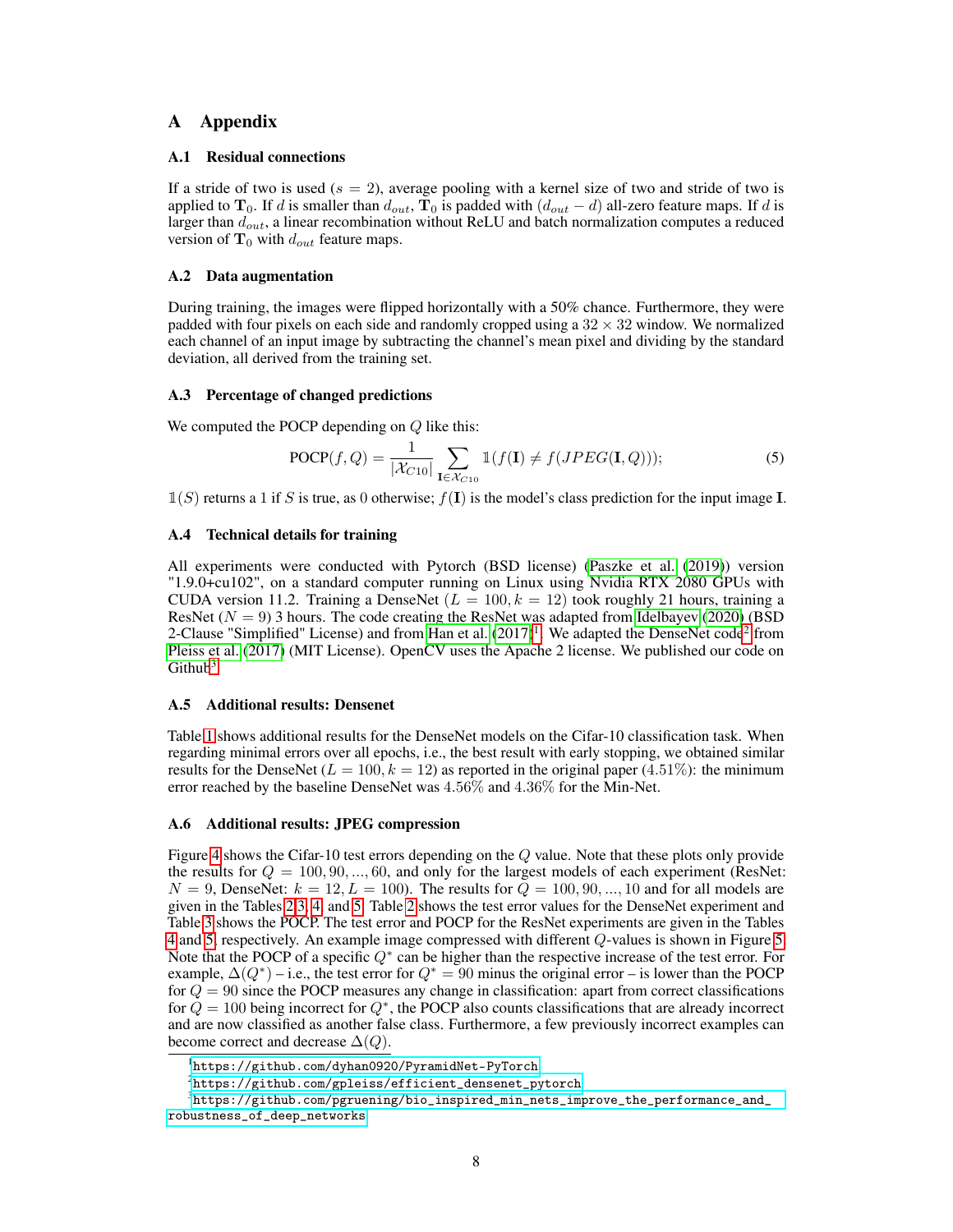<span id="page-8-0"></span>

| Model           |    | # Parameters | L   | After 300 epochs |      |      |      | Min. over all epochs |      |      |      |  |  |
|-----------------|----|--------------|-----|------------------|------|------|------|----------------------|------|------|------|--|--|
|                 |    |              |     | mean             | std  | min  | max  | mean                 | std  | min  | max  |  |  |
| Min-Net         | 12 | 751786       | 100 | 4.55             | 0.14 | 4.39 | 4.64 | 4.51                 | 0.13 | 4.36 | 4.59 |  |  |
| DenseNet        | 12 | 769162       | 100 | 4.79             | 0.06 | 4.74 | 4.86 | 4.62                 | 0.06 | 4.56 | 4.66 |  |  |
| Min-Net         | 12 | 298564       | 58  | 5.67             | 0.07 | 5.62 | 5.75 | 5.51                 | 0.07 | 5.46 | 5.59 |  |  |
| <b>DenseNet</b> | 12 | 314470       | 58  | 5.90             | 0.30 | 5.72 | 6.25 | 5.65                 | 0.14 | 5.51 | 5.78 |  |  |
| Min-Net         | 12 | 57040        | 22  | 9.22             | 0.17 | 9.03 | 9.33 | 8.78                 | 0.10 | 8.72 | 8.89 |  |  |
| <b>DenseNet</b> | 12 | 71686        | 22  | 9.76             | 0.19 | 9.57 | 9.94 | 9.39                 | 0.13 | 9.27 | 9.52 |  |  |

Table 1: Classification results for the DenseNet experiment.

<span id="page-8-1"></span>

| Model           | L   | $\mathbf{k}$    | $O=100\%$ | $90\%$ | $80\%$ | 70%   | 60%  | 50%  | 40%  | 30%  | 20%  | 10%  |
|-----------------|-----|-----------------|-----------|--------|--------|-------|------|------|------|------|------|------|
| <b>DenseNet</b> | 22  | $\overline{12}$ | 98.       | 15.4   | 20.0   | 24.0  | 27.6 | 30.8 | 34.6 | 39.5 | 47.8 | 64.6 |
| <b>DenseNet</b> | 58  | 12              | 5 Q       | 10.9   | 15.7   | 20.0  | 24.3 | 27.3 | 31.3 | 36.4 | 45.9 | 63.0 |
| <b>DenseNet</b> | 100 | 12              | 48        | 99.    | 14.6   | 19.1  | 22.8 | 25.9 | 30.1 | 35.2 | 44.5 | 62.6 |
| Min-Net         | 22  | 12              | 92        | 149    | 19.5   | 23.2  | 26.4 | 29.5 | 32.5 | 37.5 | 44.9 | 60.3 |
| Min-Net         | 58  | 12              | 57        | 10.4   | 15.0   | 19.0  | 22.6 | 25.4 | 28.6 | 34.0 | 43.1 | 62.5 |
| Min-Net         | 100 | 12              | 4.6       | 8.8    | 13.6   | 17.2. | 20.9 | 23.8 | 27.6 | 33.1 | 42.5 | 61.4 |

Table 2: DenseNet: Mean test error on Cifar-10 for JPEG-compressed test sets  $\mathcal{S}_{Q}$ .

<span id="page-8-2"></span>

| Model           |              | $\mathbf{k}$ | $O=90\%$ | $80\%$ | 70%   | 60%  | 50%  | $40\%$ | 30%  | 20%  | 10%  |
|-----------------|--------------|--------------|----------|--------|-------|------|------|--------|------|------|------|
| <b>DenseNet</b> | $22^{\circ}$ | 12           | 12.1     | 17.6   | 21.9  | 25.8 | 29.3 | 33.4   | 38.3 | 46.8 | 64.2 |
| <b>DenseNet</b> | 58           | 12           | 92       | 14.7   | 19.3  | 23.5 | 26.4 | 30.5   | 35.7 | 45.3 | 62.7 |
| <b>DenseNet</b> | 100          | 12           | 81       | 13.5   | 18.2. | 21.9 | 25.1 | 29.3   | 34.8 | 44.1 | 62.6 |
| Min-DenseNet    | 22           | 12           | 117      | 16.9   | 21.4  | 24.8 | 28.0 | 31.2   | 36.3 | 43.9 | 60.0 |
| Min-DenseNet    | 58           | 12           | 83       | 13.7   | 17.8  | 21.6 | 24.6 | 27.9   | 33.5 | 42.5 | 62.4 |
| Min-DenseNet    | 00           | 12           | 73       |        | 163   | 20.1 | 23.2 | 27.1   | 32.6 | 42.1 | 614  |

Table 3: DenseNet: Mean number of changed predictions on Cifar-10 for JPEG-compressed test sets  $\mathcal{S}_Q$ 

.

<span id="page-8-3"></span>

| Model   | N | 100% | 90%  | 80%  | 70%  | 60%  | 50%  | 40%  | 30%  | 20%  | 10%  |
|---------|---|------|------|------|------|------|------|------|------|------|------|
| Min-Net | 3 | 8.0  | 12.5 | 16.7 | 20.2 | 23.5 | 26.2 | 29.3 | 34.1 | 42.5 | 59.1 |
| Min-Net | 5 | 6.9  | 11.3 | 15.1 | 18.7 | 22.0 | 24.9 | 27.9 | 33.4 | 42.3 | 59.2 |
| Min-Net |   | 6.2  | 10.6 | 14.6 | 17.9 | 21.5 | 24.5 | 27.7 | 32.8 | 42.2 | 59.9 |
| Min-Net | 9 | 6.0  | 10.1 | 14.4 | 18.0 | 21.4 | 24.2 | 27.4 | 32.7 | 41.7 | 58.8 |
| ResNet  | 3 | 8.3  | 13.2 | 17.4 | 21.0 | 24.5 | 27.6 | 31.1 | 36.0 | 44.1 | 59.8 |
| ResNet  | 5 | 72   | 11.8 | 16.3 | 20.0 | 23.6 | 26.6 | 30.0 | 35.4 | 44.0 | 59.6 |
| ResNet  |   | 6.8  | 11.4 | 15.9 | 19.2 | 22.9 | 26.3 | 29.7 | 35.0 | 43.7 | 60.1 |
| ResNet  | 9 | 6.3  | 10.9 | 15.3 | 19.0 | 22.4 | 25.6 | 29.2 | 34.5 | 43.4 | 59.1 |

Table 4: ResNet: Mean test error on Cifar-10 for JPEG-compressed test sets  $\mathcal{S}_{Q}$ .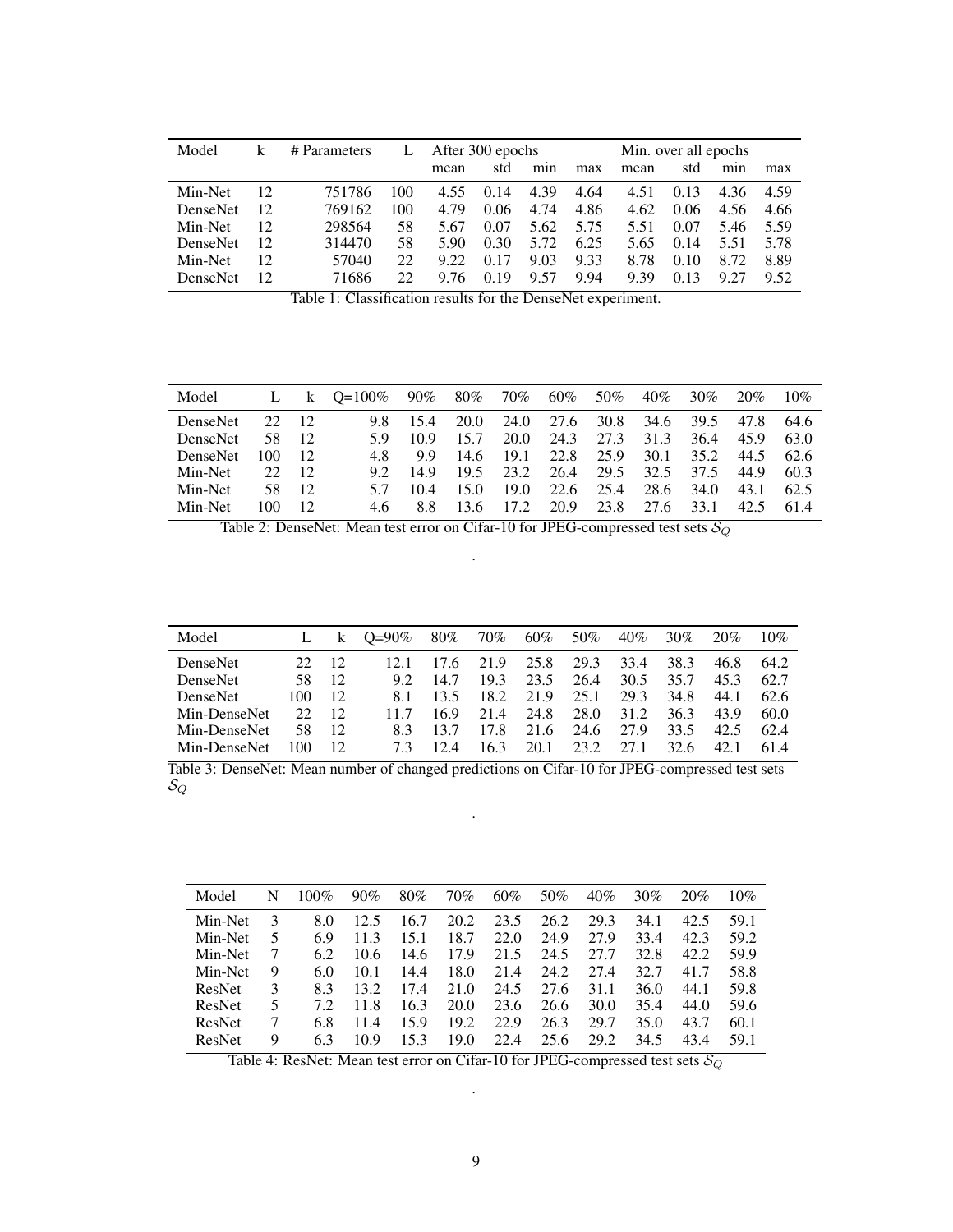<span id="page-9-0"></span>

Figure 4: Cifar-10 test error depending on the compression quality.

<span id="page-9-1"></span>

| Model   | N | 90%  | 80%  | 70%  | 60%  | 50%  | 40%  | 30%  | 20%  | 10%  |
|---------|---|------|------|------|------|------|------|------|------|------|
| Min-Net | 3 | 9.5  | 14.5 | 18.4 | 21.8 | 24.7 | 28.0 | 33.1 | 41.8 | 58.8 |
| Min-Net | 5 | 8.5  | 13.2 | 17.1 | 20.6 | 23.7 | 26.8 | 32.5 | 41.6 | 58.8 |
| Min-Net |   | 8.1  | 12.8 | 16.7 | 20.3 | 23.3 | 26.6 | 32.0 | 41.4 | 59.7 |
| Min-Net | 9 | 7.8  | 12.6 | 16.6 | 20.2 | 23.0 | 26.3 | 31.7 | 40.9 | 58.5 |
| ResNet  | 3 | 10.1 | 15.1 | 19.3 | 22.9 | 26.2 | 29.9 | 34.8 | 43.3 | 59.3 |
| ResNet  | 5 | 9.4  | 14.4 | 18.6 | 22.3 | 25.5 | 29.1 | 34.5 | 43.2 | 59.3 |
| ResNet  |   | 8.9  | 14.0 | 17.9 | 21.8 | 25.1 | 28.8 | 34.2 | 43.1 | 59.8 |
| ResNet  | 9 | 8.5  | 13.6 | 17.6 | 21.1 | 24.5 | 28.2 | 33.6 | 42.7 | 58.7 |

Table 5: ResNet: Mean number of changed predictions on Cifar-10 for JPEG-compressed test sets  $\mathcal{S}_Q$ 

.